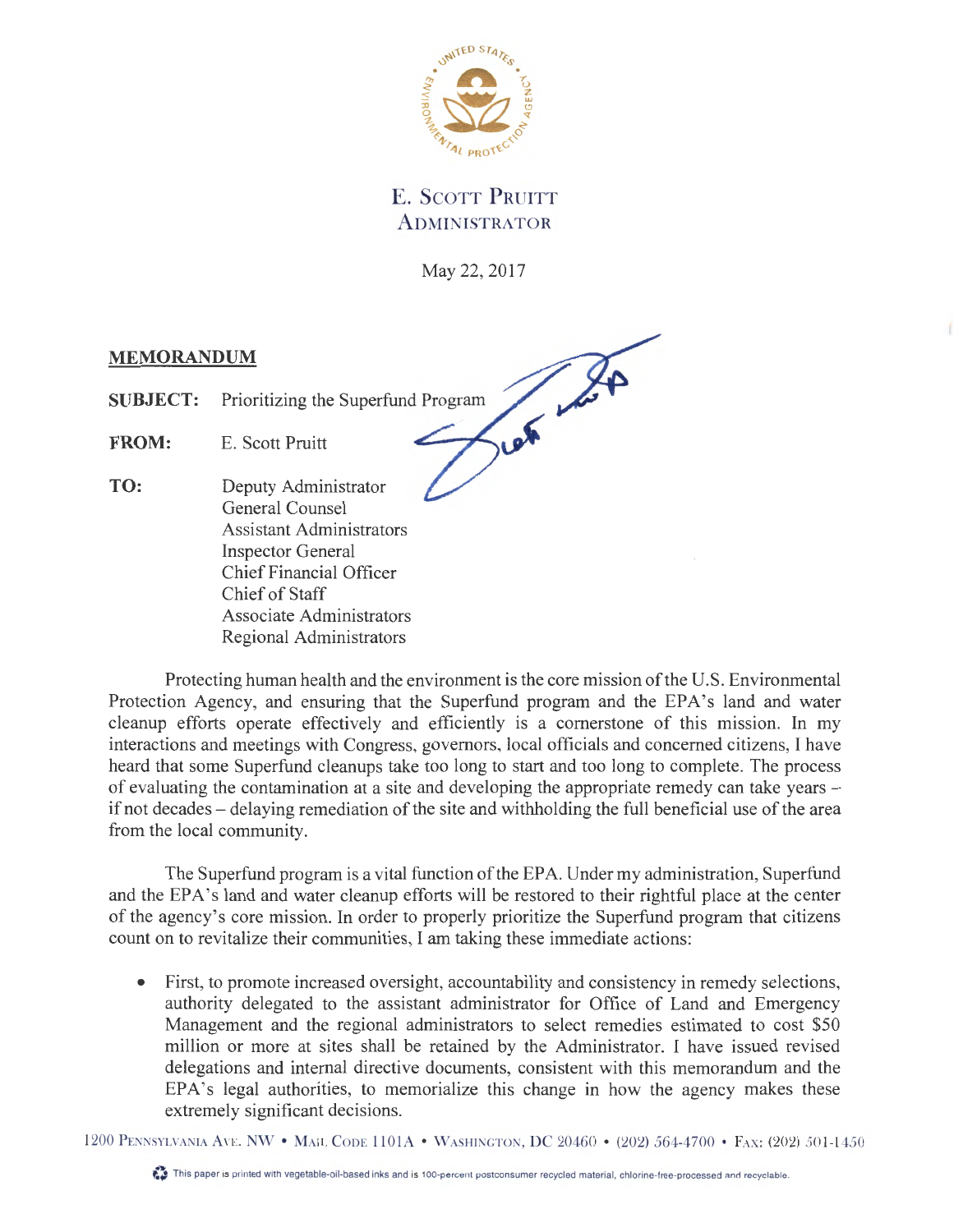• Second, notwithstanding this change, regional administrators and their staffs shall more closely and more frequently coordinate with the Administrator's office throughout the process of developing and evaluating alternatives and selecting a remedy, particularly at sites with remedies estimated to cost \$50 million or more.

Furthermore, I am establishing a task force to provide recommendations on an expedited timeframe on how the agency can restructure the cleanup process, realign incentives of all involved parties to promote expeditious remediation, reduce the burden on cooperating parties, incentivize parties to remediate sites, encourage private investment in cleanups and sites and promote the revitalization of properties across the country. The task force will be chaired by Albert Kelly, senior advisor to the Administrator, and shall include leaders from OLEM, the Office of Enforcement and Compliance Assurance, the Office of General Counsel, EPA Region 3 ( as the lead region for the Superfund program) and other offices as appropriate. The task force shall, within 30 days of this memorandum, provide me with a detailed set of recommendations on actions that the agency can take to:

- Streamline and improve the efficiency and efficacy of the Superfund program, with a focus on identifying best practices within regional Superfund programs, reducing the amount of time between identification of contamination at a site and determination that a site is ready for reuse, encouraging private investment at sites during and after cleanup and realigning incentives of all involved parties to foster faster cleanups.
- The task force should propose recommendations to overhaul and streamline the process used to develop, issue or enter into prospective purchaser agreements, bona fide prospective purchaser status, comfort letters, ready-for-reuse determinations and other administrative tools under the agency's existing authorities used to incentivize private investment at sites.
- Streamline and improve the remedy development and selection process, particularly at sites with contaminated sediment, including to ensure that risk-management principles are considered in the selection of remedies at such sites. In addition, the task force should propose recommendations for promoting consistency in remedy selection and more effective utilization of the National Remedy Review Board and the Contaminated Sediments Technical Advisory Group in an efficient and expeditious manner.
- Utilize alternative and non-traditional approaches for financing site cleanups, as well as improvements to the management and use of Superfund special accounts.
- Reduce the administrative and overhead costs and burdens borne by parties remediating contaminated sites, including a reexamination of the level of agency oversight necessary.
- Improve the agency's interactions with key stakeholders under the Superfund program, particularly other federal agencies at federal facilities and federal potentially responsible parties, and expand the role that tribal, state and local governments, local and regional economic development zones and public-private partnerships play in the Superfund program. In addition, the task force should propose recommendations for better addressing the liability concerns of state, tribes and local governments.